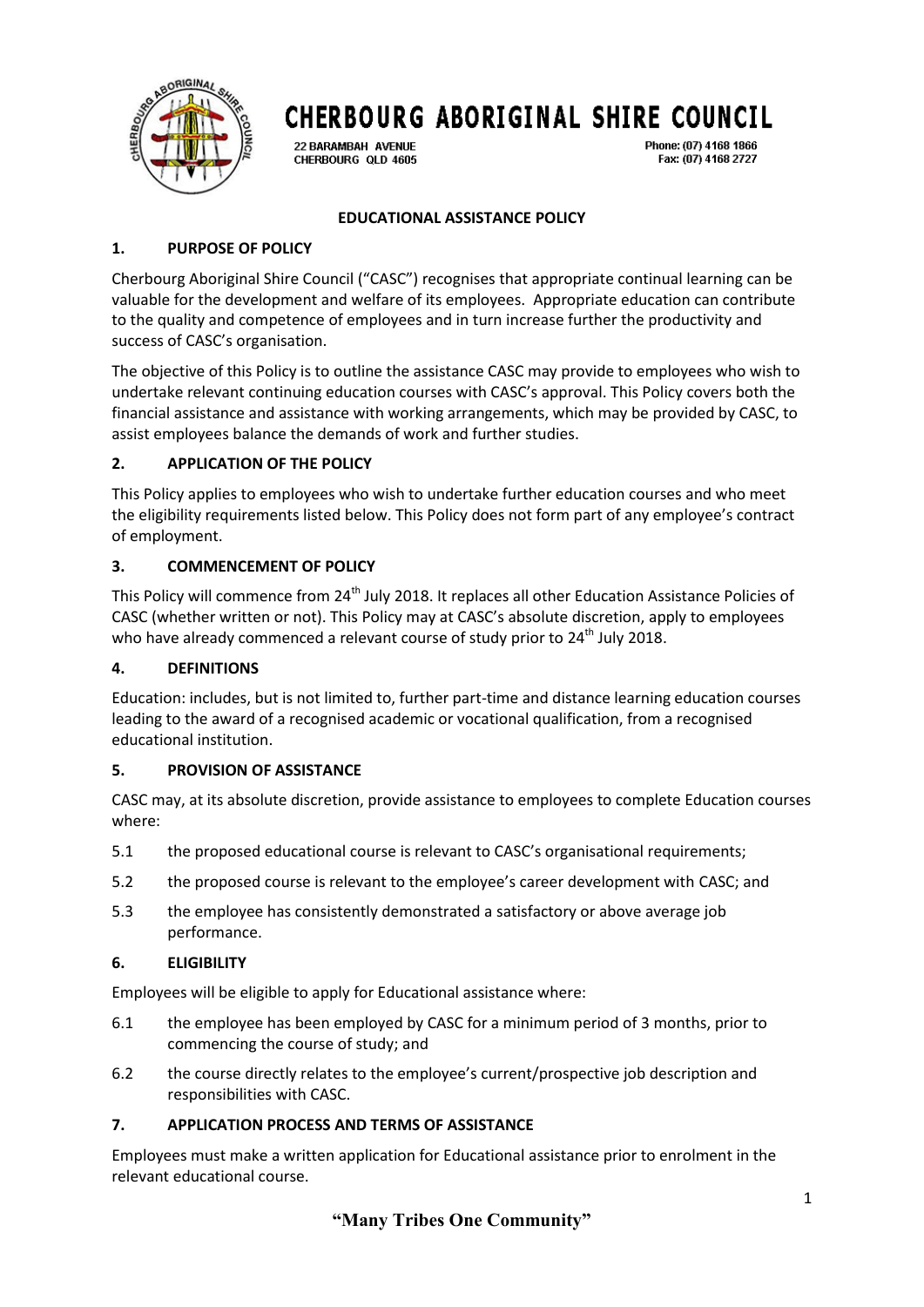

22 BARAMBAH AVENUE CHERBOURG QLD 4605 Phone: (07) 4168 1866 Fax: (07) 4168 2727

Written applications should include the following details:

- 7.1 course name;
- 7.2 type of qualification being pursued;
- 7.3 the name of the educational institution in which the course will be undertaken;
- 7.4 the duration of the course, indicating whether it will be completed on a part-time, full-time or by distance learning basis;
- 7.5 a list of the course subjects and a summary of the contents of each course;
- 7.6 where the employee has already completed some components of the course, a list of the subjects already completed and evidence of the grading received for each completed subject;
- 7.7 a list of the prescribed reading materials (textbooks/resources etc);
- 7.8 an itemised list of the costs involved in completing the course (eg course fees and other expenses expected to be incurred such as textbooks, travel time etc) and evidence to confirm these costs;
- 7.9 an explanation of how the course of study directly relates to the employee's current/prospective job description and responsibilities and how it will contribute to the employee's career development; and
- 7.10 an explanation of how the course of study is relevant to the organisational objectives of CASC.

### **8. APPROVAL PROCESS & TERMS OF ASSISTANCE**

Once an application has been received, the Chief Executive Officer will advise in writing, whether CASC will provide Educational assistance, in what form this assistance will be provided, and over what period of time. For example, CASC may choose to provide assistance on a term by term basis.

Any assistance provided is at the absolute discretion of CASC and may be withdrawn at the end of the specified approved period without additional assistance being provided. As such, employees should bear this in mind prior to enrolling in an Education course.

The employee will be required to incur all Education costs upfront and CASC will reimburse those approved expenses provided the employee has satisfied all other requirements. The provision of assistance is also conditional upon the following:

- 8.1 the employee passing the relevant units/subject for which assistance has been approved and provides evidence to CASC's satisfaction of this;
- 8.2 the employee has, during the course of study, consistently maintained a satisfactory or above standard in their work performance;
- 8.3 the employee is still employed by CASC, at the completion of the relevant course units/subject for which assistance has been approved; and
- 8.4 the employee agrees to repay the financial assistance provided in the circumstances listed below.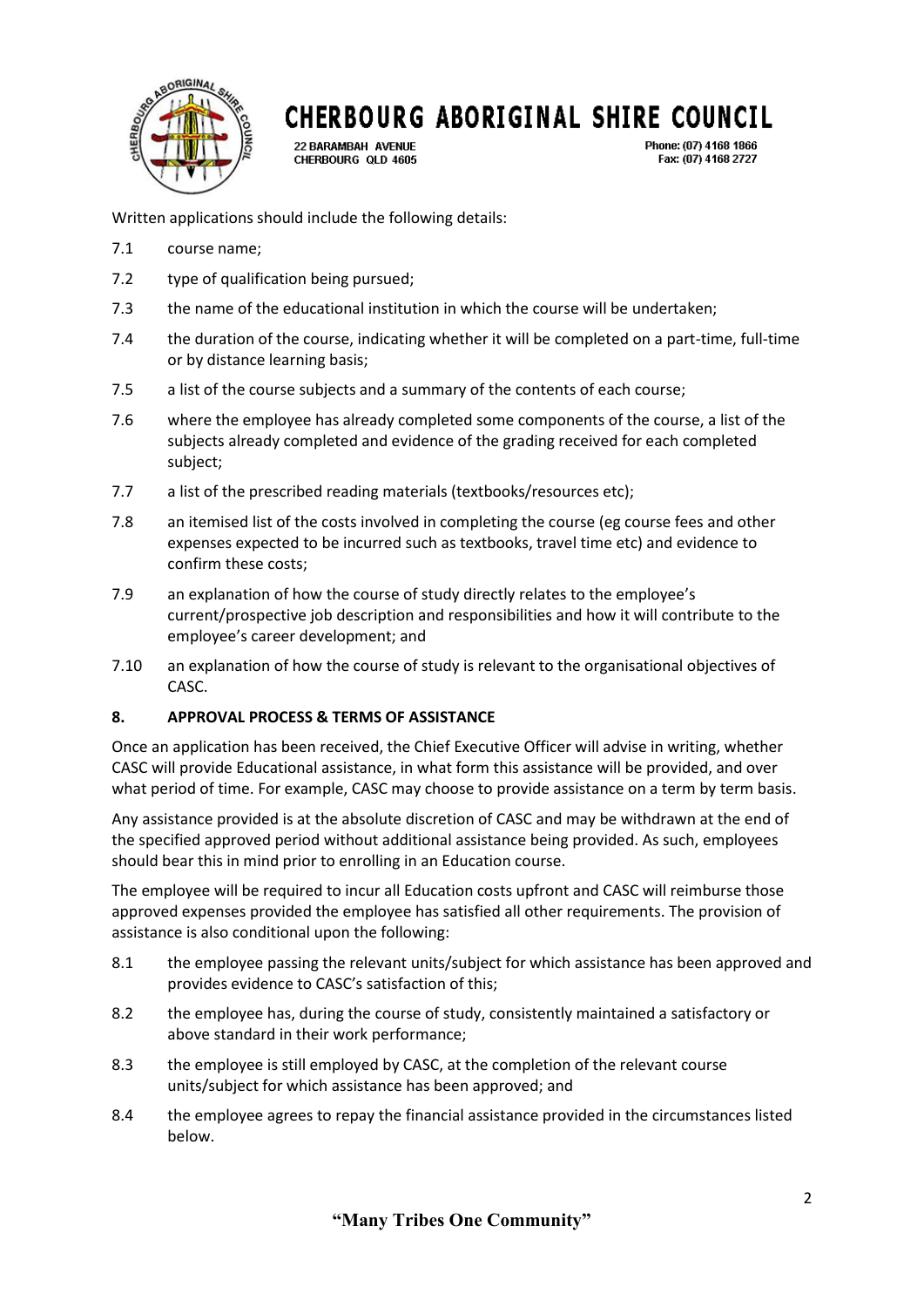

22 BARAMBAH AVENUE CHERBOURG OLD 4605 Phone: (07) 4168 1866 Fax: (07) 4168 2727

Retrospective assistance will not be granted to an employee. This means that applications for financial assistance made after the completion of a course will not be accepted. An employee must make an application in writing, notifying CASC prior to enrolment in the course.

Approval for Educational assistance is valid for a maximum period of 12 months. Employees must reapply at the end of the approval period, prior to re-enrolling in an Education course. Continuation of assistance is subject to the satisfactory completion of course units in the prior approval period and the additional criteria listed above.

# **9. REPAYMENT OF EDUCATIONAL ASSISTANCE COSTS**

Subject to any minimums prescribed by the Queensland Local Government Industry Award – 2017, where an employee ceases to be engaged by CASC for any reason:

- 9.1 while completing the Education course; or
- 9.2 within 2 years of completion of the Education course or part thereof, for any part of which the employee has been reimbursed or had the fees otherwise paid by or on behalf of CASC,

the employee will be required to repay to CASC as a debt, in accordance with the following scale, all relevant financial assistance provided by CASC in connection with the Education course:

- (a) up to 12 months from the date of the relevant reimbursement date  $-100\%$  of the costs reimbursed by CASC:
- (b) from 12 months to 18 months from the date of the relevant reimbursement date 50% of the costs reimbursed by CASC;
- (c) from 18 months to 24 months from the date of the relevant reimbursement date 25% of the costs reimbursed by CASC.

If CASC, in its absolute discretion, decides to pay any Education costs on behalf of an employee in advance, if the employee commences but later withdraws from the Education course, the employee agrees to immediately repay to CASC that part of the Education costs which have been paid by CASC as at the date of the employee's withdrawal from the Education course;

The employee agrees, that any debt that the employee is due to repay to CASC, may be deducted from any monies owed to the employee by CASC on the date of termination of their employment. If no such monies are owed to the employee, the employee agrees to repay the debt immediately.

### **10. TYPES OF ASSISTANCE AVAILABLE**

CASC aims to make continuing education more expedient and/or less costly for its employees. The following forms of assistance may be provided in CASC's absolute discretion.

10.1 Financial

Fees for approved Education courses are reimbursed to relevant employees (who are still in CASC's employ) at the end of each semester (or unit of study) upon provision of evidence of successful completion, including a copy of the employee's academic transcript and demonstration of satisfactory or above average work performance. Other approved expenses, such as purchase of required textbooks and other required resources, may be reimbursed by CASC upon the relevant employee meeting the same requirements and in addition, by providing evidence of purchase (such as purchase receipts).